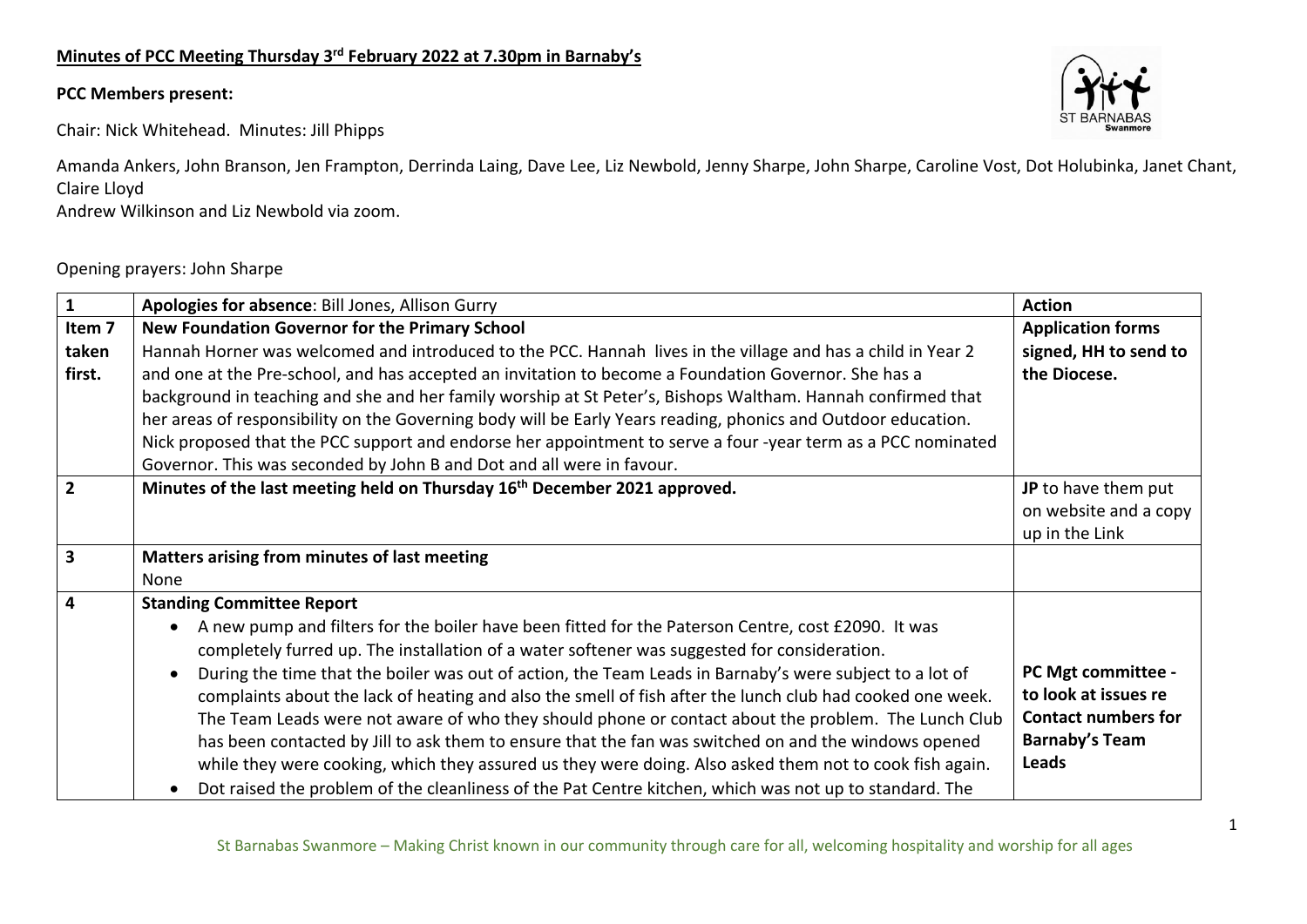|                | cleaner is unable to cover all the areas in her hours and users should be expected to leave the premises<br>clean. Could the Pat Centre management committee look at this?<br>Correspondence - letter received by Gail, she has spoken to Hazel who has encouraged keeping a record<br>of events and conversations in the future.                                                                                                                                                                                                                                                                                                                                                                                                                                                                                                                                                                                                                                                                                                                                                                                                                                                                                                                                                                                                                                                                                                                                                                                                                                                                                                           | <b>Apologies and thanks</b><br>sent to the Barnaby's<br>team leads                                                                                                                                                              |
|----------------|---------------------------------------------------------------------------------------------------------------------------------------------------------------------------------------------------------------------------------------------------------------------------------------------------------------------------------------------------------------------------------------------------------------------------------------------------------------------------------------------------------------------------------------------------------------------------------------------------------------------------------------------------------------------------------------------------------------------------------------------------------------------------------------------------------------------------------------------------------------------------------------------------------------------------------------------------------------------------------------------------------------------------------------------------------------------------------------------------------------------------------------------------------------------------------------------------------------------------------------------------------------------------------------------------------------------------------------------------------------------------------------------------------------------------------------------------------------------------------------------------------------------------------------------------------------------------------------------------------------------------------------------|---------------------------------------------------------------------------------------------------------------------------------------------------------------------------------------------------------------------------------|
| 5 <sup>1</sup> | <b>Vacancy Planning</b><br>Update: Nick had sent out a resume of where we are in the process. It looks unlikely that we will have an<br>incumbent soon, we need to plan for a years' vacancy. At Deanery Synod the previous night, there had<br>been no firm movement forwards. However, Ruth Howlett-Shipley (Shedfield) had taken on an audit of<br>the services and activities going on in each church to get an idea of duplication and possibilities of joint<br>working or sharing across the Deanery. This is not a reorganisation but a chance to learn from and share<br>with each other.<br>Parish Profile: The profile committee are meeting next week to revise the content of the Parish Profile,<br>$\bullet$<br>which will be sent to PCC for proof reading. The profile will need revisions and changes as time goes on.                                                                                                                                                                                                                                                                                                                                                                                                                                                                                                                                                                                                                                                                                                                                                                                                    | AA, DL, DA, JC                                                                                                                                                                                                                  |
|                | Website: It was acknowledged that the website needed updating, Gail would be able to make changes if<br>$\bullet$<br>information sent to her. John S offered to look at all the pages and make a list of what needed to be<br>changed.                                                                                                                                                                                                                                                                                                                                                                                                                                                                                                                                                                                                                                                                                                                                                                                                                                                                                                                                                                                                                                                                                                                                                                                                                                                                                                                                                                                                      | <b>JS</b>                                                                                                                                                                                                                       |
| 6              | Safeguarding<br>Caroline had sent out some documents, including the Lone Working Policy (LWP) and the risk assessment. These<br>had been reviewed and updated with Hazel's help (as she was Safeguarding Lead for the Diocese of Guildford).<br>The LWP sits with Paul Eathorne as Health & Safety Officer; when Hazel has agreed the revised format and<br>wording, the next step is to encourage people to sign up to it.<br>Proposal from Caroline: that PCC agree in principle to adopt the LWP and it becomes a working document and is<br>put on the website. Seconded by Amanda. All in favour.<br>Discussion of practicalities around the LWP eg alarms. We have 2, one is kept in Barnaby's and one needs to be in<br>church but with access by anyone working in there alone. An alarm can also be downloaded on individual<br>phones.<br>Caroline has received an invitation from the Diocese to sign up to an online dashboard tool which will show us<br>where we are in terms of training, policy etc and which will produce an action plan and a 3-year learning and<br>development Safeguarding Strategy for the parish. All Churchwardens will have access.<br>Training- as well as the Basic awareness and Foundation level training modules, there is a 'raising awareness of<br>Domestic Abuse' module which all PCC members must complete. This can be done online or in a group face to<br>face, min number 12. All PCC members to email Caroline with their preference and decision then made as to<br>whether to arrange a course, possibly inviting other churches to join us to ensure viability through numbers. | JP/GN put LWP on<br>website once<br>approved.<br>JC to decide on place<br>for the alarm in<br>church and inform<br>those needing to<br>know<br>All to email CV with<br>preference for F2F or<br>online training<br><b>CV/DA</b> |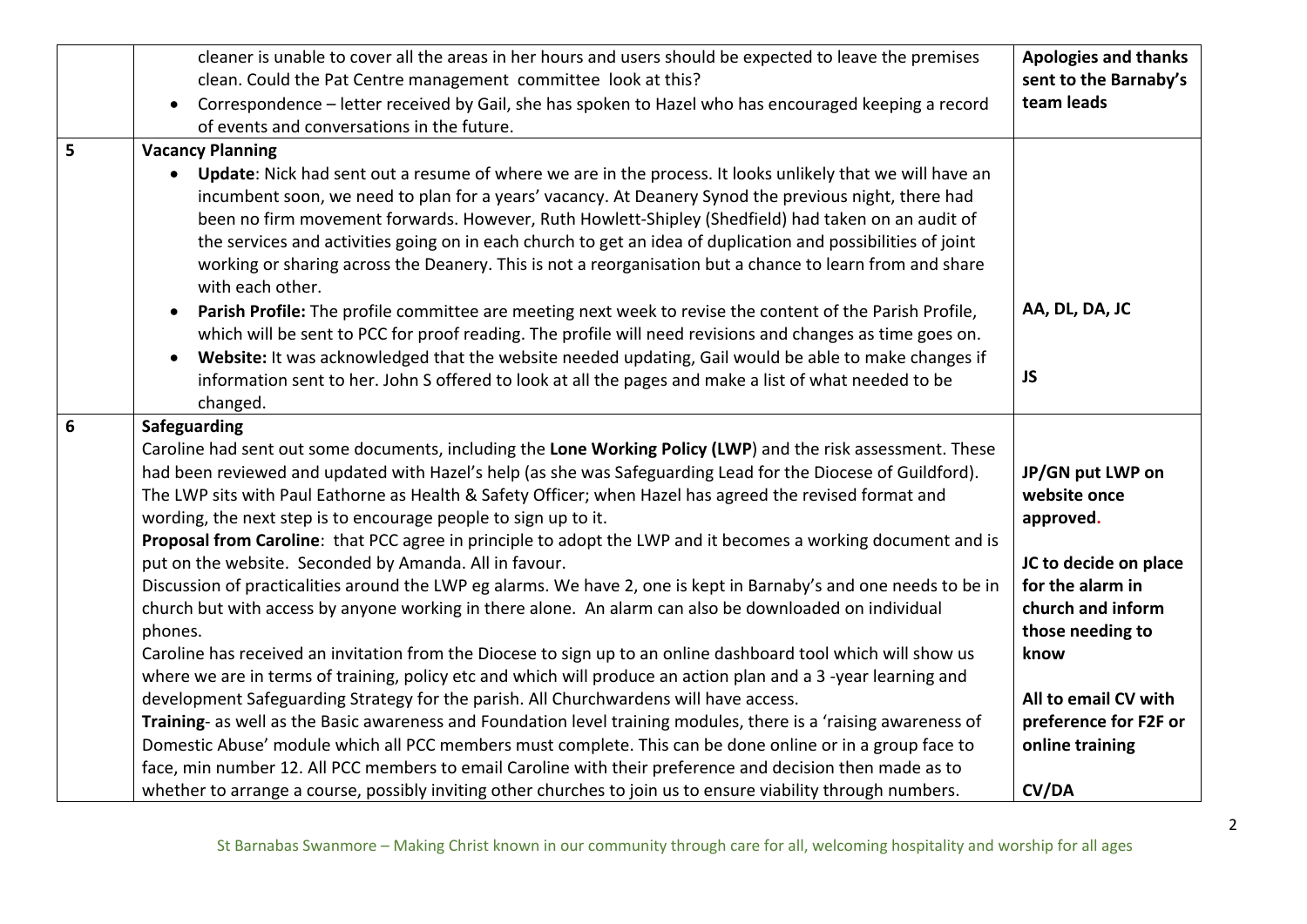|    | Caroline also noted that any role description for PCC should include Safeguarding requirements. She and Derrinda<br>would look at this.<br>At the APCM we would ask the PCC to sign up individually to their responsibilities as members.                                                                                                                                                                                                                                                                                                                                                                                                                                                                                                                                                                                                                                                                                                                                                                                                                                                                                                                                                                                                                                                                                                                                                                                                                                                                                                                                        | <b>CV</b>                                                                                                |
|----|----------------------------------------------------------------------------------------------------------------------------------------------------------------------------------------------------------------------------------------------------------------------------------------------------------------------------------------------------------------------------------------------------------------------------------------------------------------------------------------------------------------------------------------------------------------------------------------------------------------------------------------------------------------------------------------------------------------------------------------------------------------------------------------------------------------------------------------------------------------------------------------------------------------------------------------------------------------------------------------------------------------------------------------------------------------------------------------------------------------------------------------------------------------------------------------------------------------------------------------------------------------------------------------------------------------------------------------------------------------------------------------------------------------------------------------------------------------------------------------------------------------------------------------------------------------------------------|----------------------------------------------------------------------------------------------------------|
| 8  | <b>APCM</b><br>The date for this is 27 <sup>th</sup> April 2022.<br>3 people have come to the end of their term of office:<br>Dot who stood for 1 year (and could stand for a further 3 years) has opted not to stand again<br>Derrinda stood for one year and could stand for a further 3 years<br>$\bullet$<br>Allison - finishes the end of her 3- year term and could stand again for 3 years<br>$\bullet$<br>It was noted that the Treasurer has been in office for 7 years; the PCC determined some time ago that it was good<br>practice for people to serve for a maximum of 6 years and then take a break. PCC were asked to consider who<br>might take over from Andrew.                                                                                                                                                                                                                                                                                                                                                                                                                                                                                                                                                                                                                                                                                                                                                                                                                                                                                               | All                                                                                                      |
| 9  | <b>Finance</b><br>Approval of fees: Andrew had sent out a list of fees. Most are statutory which we have to charge for<br>services but there are some items which are at the discretion of the PCC. These include flowers (increased<br>by £20 after discussion with Juliet due to the increased cost of flowers), Bells (no change), Verger (no<br>change) and the organist (who usually sets their own fee in the region of £80-90).<br>For a service of blessing we charge the same as a wedding service and for a memorial service in church,<br>the same fee applies as a funeral service. Proposal: the list of fees as circulated by Andrew is adopted by<br>the PCC; seconded by John S and all in favour.<br>Stewardship: Andrew had circulated a report. Our voluntary giving just covers our parish share which has<br>been raised from last year and this year has been capped at 5%. It appears that last years' parish share<br>was incorrectly calculated for us on the low side. Our Deanery was most affected by this but there is no<br>requirement to pay back the additional amount. As our voluntary giving only covers our parish share, and<br>we have an annual deficit of £11K, we need more money to allow us to support the things we would like<br>to do. Our last Gift Day was in 2016. Dave reported that at the Church Warden's "signing in", they met<br>Chris Parker from the Diocese who is keen to talk to the PCC's about generosity and giving, and help us to<br>compile an action plan. PCC in favour. Dave to invite Chris to a meeting. | <b>AW: New list of fees</b><br>to be placed on the<br>noticeboard in the<br>Link and in the Vestry<br>DL |
| 10 | Property<br>Quinquennial update: Janet has spoken to several architects re the quinquennial. The Faculty and application for<br>Barnaby's is waiting on Winchester City Council and should have been approved by now. We are also waiting on                                                                                                                                                                                                                                                                                                                                                                                                                                                                                                                                                                                                                                                                                                                                                                                                                                                                                                                                                                                                                                                                                                                                                                                                                                                                                                                                     | <b>JC</b>                                                                                                |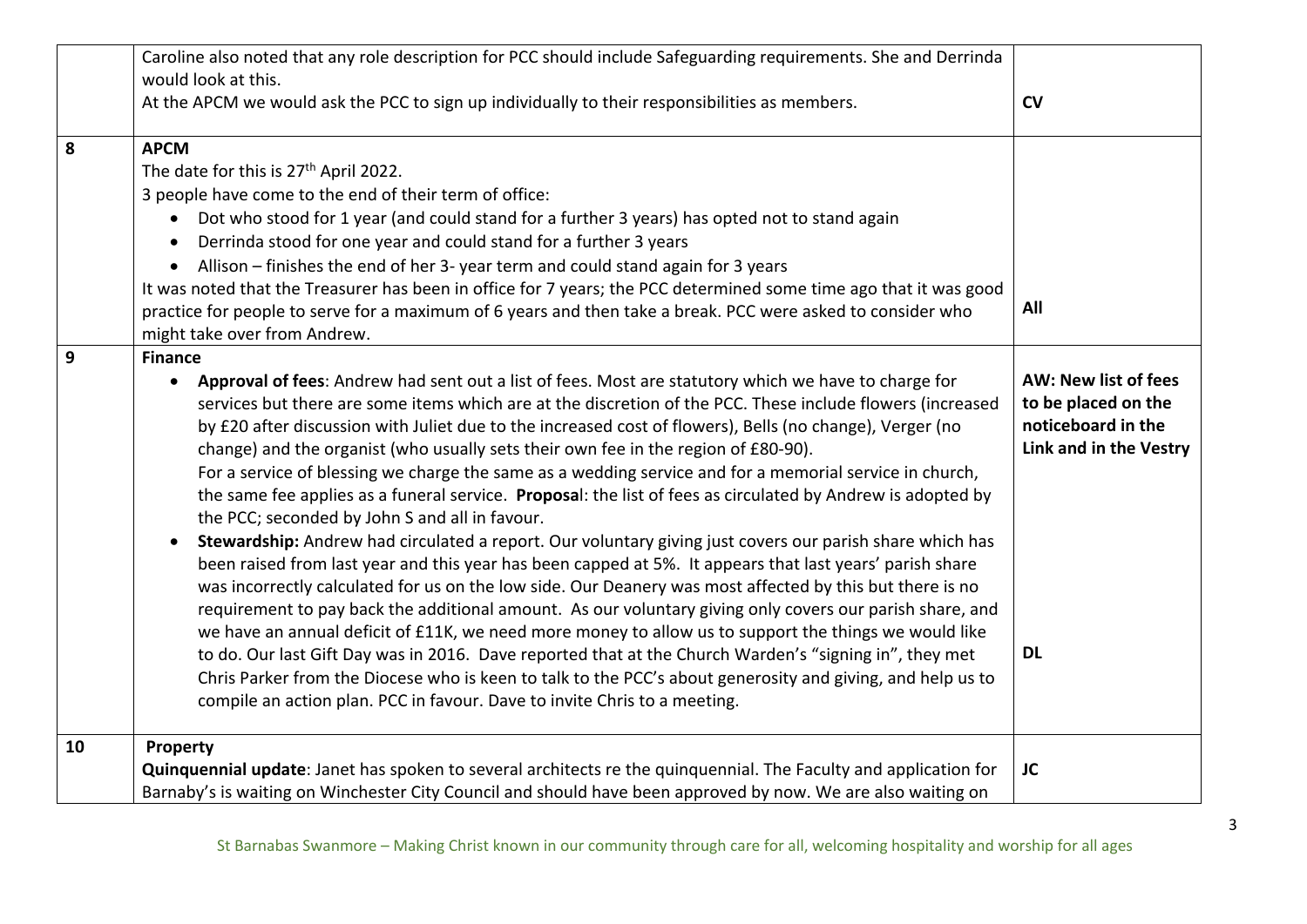|    | Historic England as we need to go through them. Cllr Frank Pearson is helping to chase up on the delay.                     |           |
|----|-----------------------------------------------------------------------------------------------------------------------------|-----------|
|    | Electrical Repairs: Dave has had 2 quotes, both very different; neither did the last 5 year electrical appliance            |           |
|    | check so difficult to decide on the best option.                                                                            |           |
|    | Jobs that need doing are:                                                                                                   |           |
|    | Primary inspection: cost £1300 incl VAT<br>$\bullet$                                                                        |           |
|    | Works for the canopy for Barnaby's: cost £700 to come from Barnaby's own funds                                              |           |
|    | Other jobs costing approx. £1000.<br>$\bullet$                                                                              |           |
|    | The sum of £2300 will come from the PCC general fund. These jobs must be done as Insurers require confirmation              | <b>DL</b> |
|    | of work completed. It was agreed that a max of £3K could be allocated to this work.                                         |           |
|    | Dave proposed PCC approve this amount to allow progress with the work. Seconded by Janet, all in favour.                    |           |
|    | Thanks to Dave and John B for this preparation.                                                                             |           |
|    | PCC noted with thanks that Brian Pancott and John Branson had changed the light in the bell-tower, with                     |           |
|    | materials they funded, so at no cost to the church.                                                                         |           |
| 11 | <b>Mission Giving</b>                                                                                                       |           |
|    | Andrew raised the need to decide which missions we are supporting this year; last year not as much was raised as            |           |
|    | we might have done for our current choices, St George Foundation, the Children's Society and Friends Without                |           |
|    | Borders. The amount raised was £500 for each of them plus the extra for Christian Aid.                                      |           |
|    | Question:                                                                                                                   |           |
|    | Keep the current 3 missions?<br>$\bullet$                                                                                   |           |
|    | Do we go through the process to choose 3 more?                                                                              |           |
|    | Do we allocate specific Sundays for each one?<br>$\bullet$                                                                  |           |
|    | Or collect for all 3 on Mothering Sunday, Easter, Harvest and Christmas?<br>$\bullet$                                       |           |
|    | After discussion, the PCC continued to stay with our current 3 missions, to collect for all of them on 4 specific days      |           |
|    | - Mothering Sunday, Easter Sunday, Harvest and Christmas, and to advertise better that we are supporting them.              |           |
|    | Andrew to write an article for the Parish magazine and it was suggested that we have displays up in church.                 |           |
|    | Also suggested that we support the chosen missions for a term of 3 years rather than one year in order to                   |           |
|    | develop a better relationship with the charities.                                                                           | <b>AW</b> |
| 12 | <b>Platinum Jubilee</b>                                                                                                     |           |
|    | 2-5 <sup>th</sup> June. We have booked the School field for a Songs of Praise service followed by a picnic but have learned | <b>BA</b> |
|    | that there are lots of other celebrations and street parties going on that weekend which will clash with the                |           |
|    | service.                                                                                                                    |           |
|    | PCC decided to cancel the school field service.                                                                             |           |
| 13 | <b>Lent Groups</b>                                                                                                          |           |